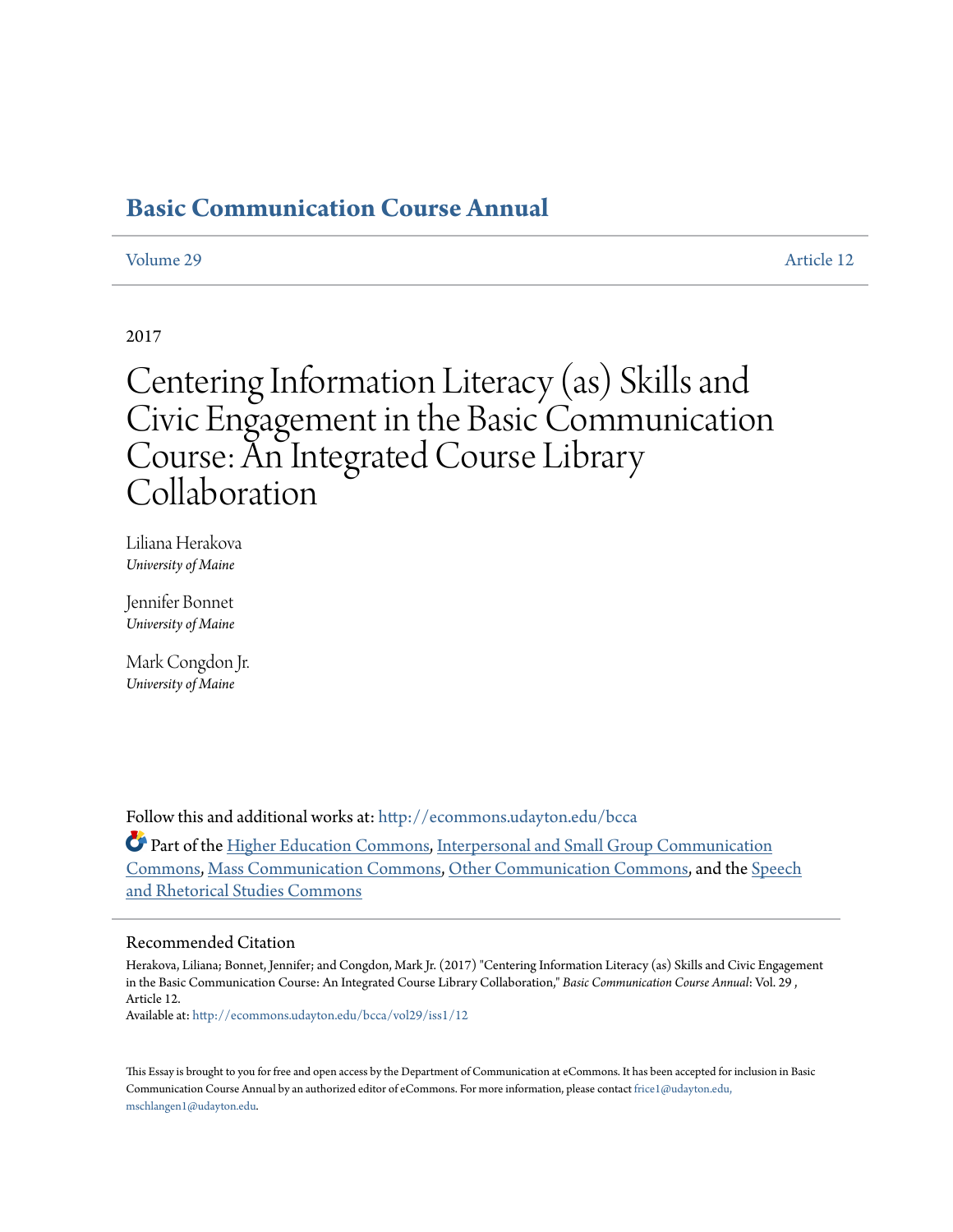# **Centering Information Literacy (as) Skills and Civic Engagement in the Basic Communication Course: An Integrated Course Library Collaboration**

*Liliana Herakova, University of Maine Jennifer Bonnet, University of Maine Mark Congdon Jr., University of Maine*

In an era of proliferating "fake news" stories (Fisher, Cox, & Herman, 2016; Mikkelson, 2016; Rutenberg, 2016; Tavernise, 2016), and a "post-truth" political climate (Higgins, 2016; Oxford Dictionaries, 2016),<sup>2</sup> the need to pair public communication and civil discourse with information literacy instruction is more important than ever. A recent study by researchers at Stanford University revealed an alarming trend among students from middle school to college: while students at various stages of their formative education may have a facility with social media use and Internet navigation, they are easily deceived when asked to determine if the information they have read online is reliable, misleading, or patently false (Donald, 2016; Stanford History Education Group, 2016; Wineburg & McGrew, 2016). According to the study authors, "Overall, young people's ability to reason about the information on the Internet can be summed up in one word: *bleak*" (Stanford History Education Group, 2016, p. 1). As university teachers, we see this "bleak"

 $\overline{a}$ 

1

<sup>2</sup> In the Oxford Dictionaries definition, "post-truth" is described as the "circumstances in which objective facts are less influential in shaping public opinion than appeals to emotion and personal belief."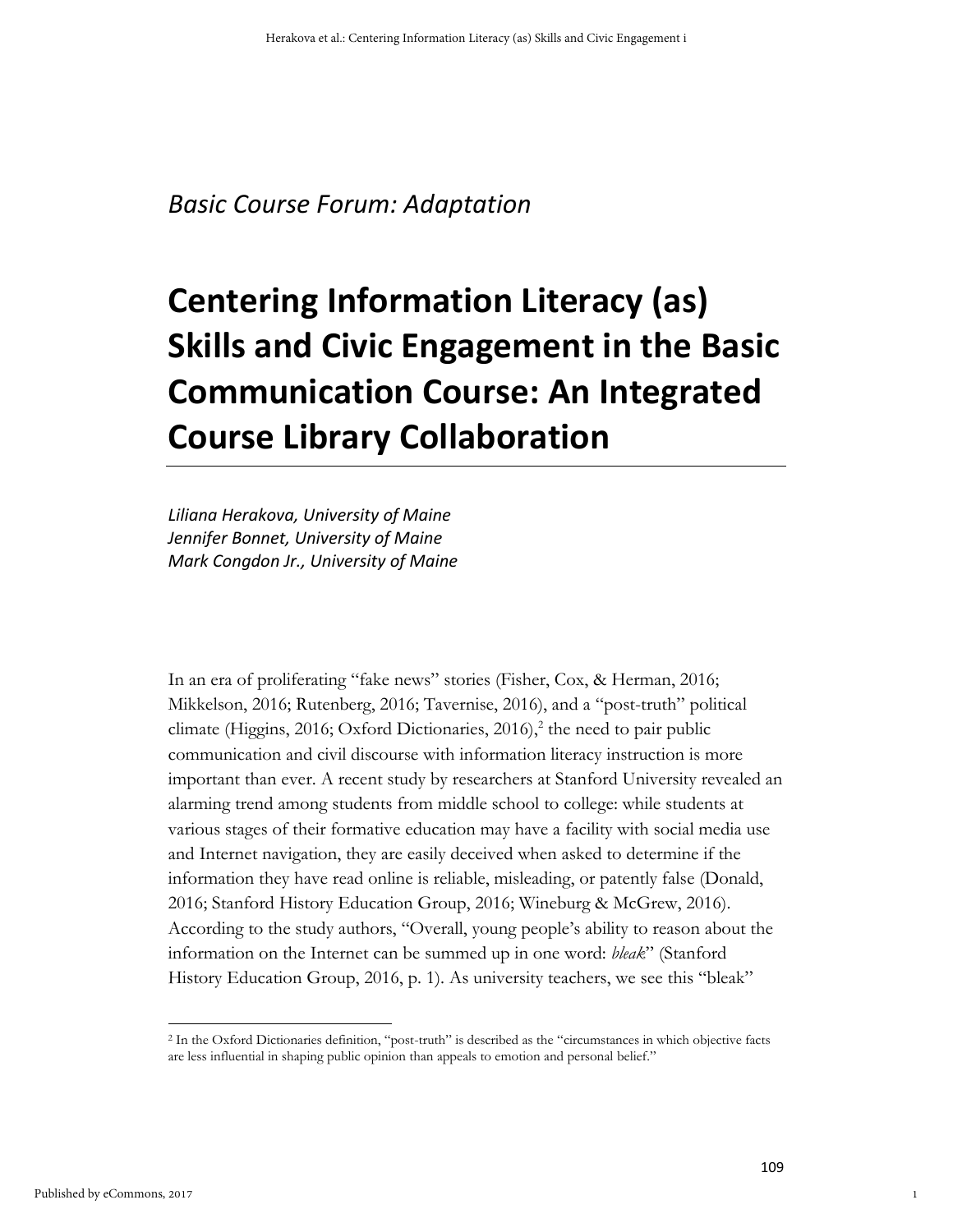assessment as a call for the basic communication course to adapt its pedagogy toward a more critical information literacy instruction and application.

Each semester, over 500 students, many of whom are first-year and/or firstgeneration, take a Fundamentals of Public Communication course at the University where the authors work. Most students enroll in the course to fulfill a general education requirement, consistent with national trends (Morreale, Myers, Backlund, & Simonds, 2016; Valenzano III, Wallace, & Morreale, 2014). Following the dominant model for the basic communication course in the U.S., the focus is on public speaking (Valenzano III, Wallace, & Morreale). In addition, however, this course aims to develop a foundational understanding of communication as a relational, ongoing process with social and political consequences. We highlight the thoughtful practice of communication as a civic responsibility and seek to develop students' civic participation, which have been identified as unique opportunities for the basic communication course to enhance general education (e.g., Hunt, Simonds, & Simonds, 2009; Kahl Jr., 2014).

A key component of understanding and practicing communication as critical engagement with people, communities, and messages is developing students' information literacy, which, as described below, we seek to do through a sustained, curriculum-integrated course-library partnership (Meyer, Hunt, Hopper, Thakkar, Tsoubakopoulos, & Hoose, 2008; Sjoberg & Ahlfeldt, 2010; Weaver & Pier, 2010). The partnership supports student learning and performance in areas that are common in basic course curricula across institutions, such as conducting research in preparation for informative and persuasive speech assignments. Beyond this support, our collaboration aims to increase students' understanding and application of information literacy as a contextual and relational/collaborative process, thus adapting to what we believe to be an important demand of foundational communication education.

#### **Demand**

Information literacy is "the set of integrated abilities encompassing the reflective discovery of information, the understanding of how information is produced and valued, and the use of information in creating new knowledge and participating ethically in communities of learning" (Association of College and Research Libraries, 2015, n.p.). Jacobs and Berg (2011) explain that information literacy is at the center of lifelong learning since it works to "empower [students] in all walks of life to seek, evaluate, use, and create information" (p. 383). Developing and applying information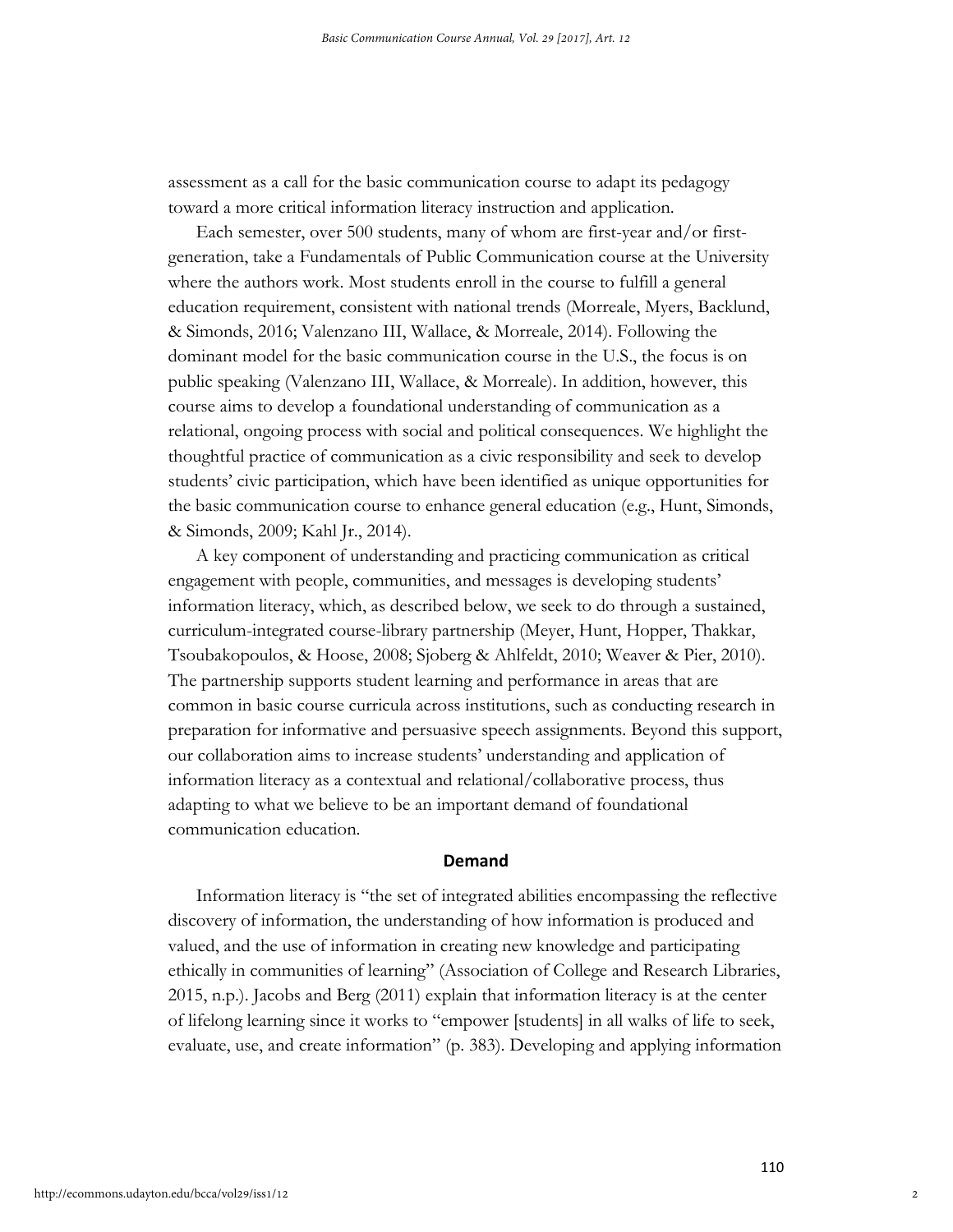literacy practices has been described as an important general education demand for all students (Hunt, Simonds, & Simonds, 2009; Jacobson & Mark, 2000; Rockman, 2002) and may be even more salient to first-year and/or first-generation college students in today's source-saturated, post-truth context.

However, in addition to the "bleak" assessment of students' information literacy skills with which we started, research notes a gap between instructors' goals, students' perceptions, and actual information literacy outcomes for students (Maughan, 2001; Weetman DaCosta, 2010). Some have argued that the basic communication course is uniquely positioned to address the demand and the gap between information literacy goals, perceptions, and outcomes in the college classroom (Hunt, Simonds, & Simonds, 2009). Furthermore, integrated library partnerships in the basic course have been found beneficial in developing stronger information literacy and critical thinking skills (Mazer, Hunt, & Kuznekoff, 2007; Meyer et al., 2008).

We see the demand for continuous and sustained information literacy instruction in the basic communication course as two-pronged. First, as prior scholarship suggests, information literacy instruction needs to guide students to advance beyond post-hoc selection of easily accessible, immediately available resources in order to satisfy assignment requirements (Hunt, Simonds, & Simonds, 2009; Meyer et al., 2008). The goal is to see information literacy as a communication process (and skill): from selecting a topic, through locating, evaluating, and integrating reliable sources, to reflecting on the messages produced and audience reactions. Second, there has been a multidisciplinary effort toward critical information literacy instruction that develops students' social awareness and civic engagement (Hernandez & Knight, 2010; Jacobs & Berg, 2011; Riehle & Weiner, 2013; Simmons, 2005; Smith, 2013). This is reflected in the National Communication Association's call for prioritizing teaching that guides students in utilizing communication to participate in their communities and respond to issues of local, national, and global significance (Blair, 2015).

#### **The integrated library-course partnership as a necessary adaptation**

To address the demands described above, in the summer of 2015 we forged a course-library partnership that integrates information literacy instruction into the Fundamentals of Public Communication curriculum. Rather than an add-on, library instruction and collaboration became an integral part of the course, modeling partnerships and communities as indispensable to rich and impactful learning. We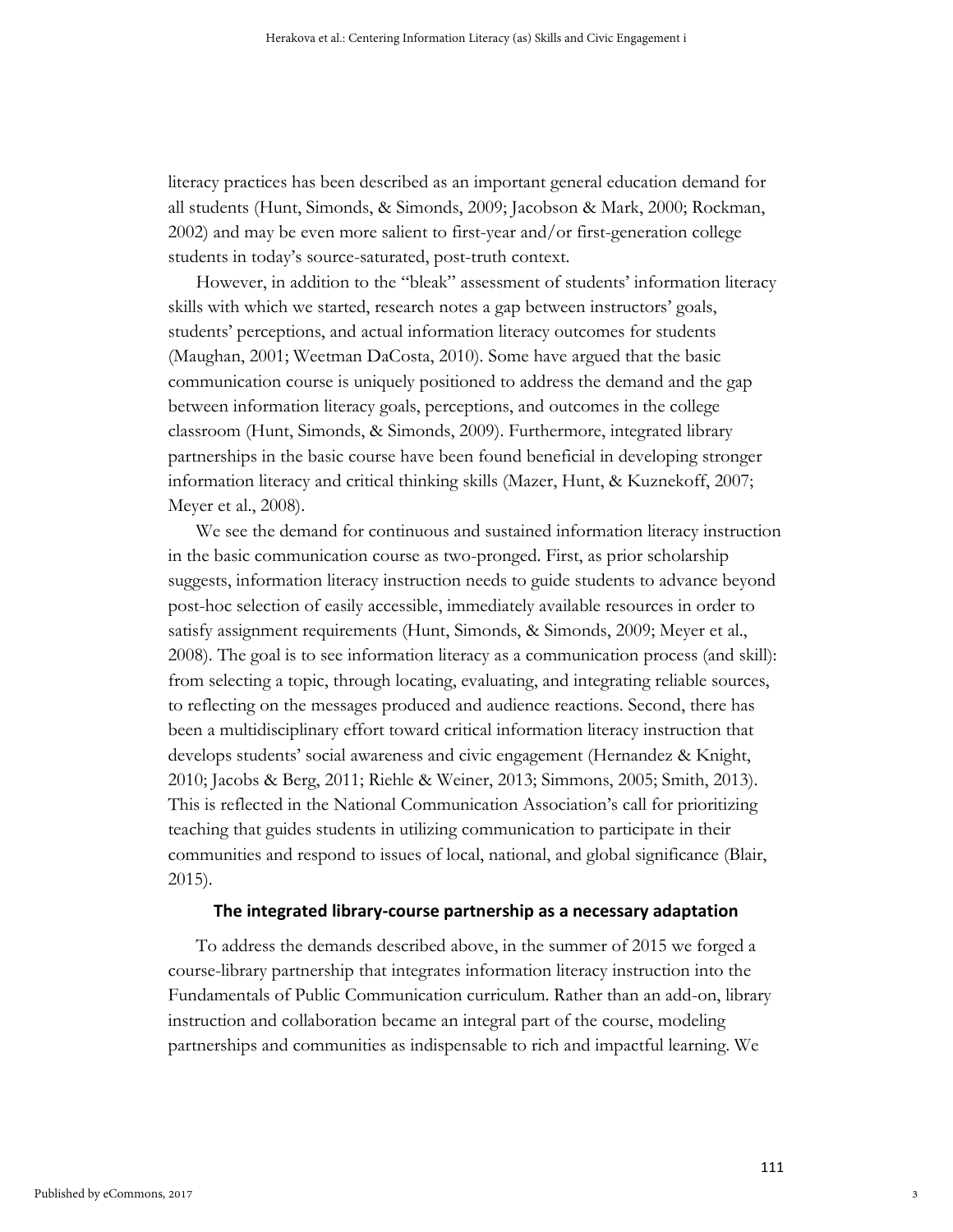moved away from unidirectional library instruction that simply demonstrated where to find reliable sources (e.g., Weaver & Pier, 2010) and instead worked together to develop the course curriculum, including an assignment-specific sequence of library sessions and relevant instructional materials. Following and extending prior effective adaptations (e.g., Hunt, Simonds, & Simonds, 2009; Meyer et al., 2008; Sjoberg & Ahlfeldt, 2010; Weaver & Pier, 2010), specific changes we made in order to establish an integrated partnership that forefronts information literacy as an ongoing collaborative process include:

- Student-driven and applied library session(s) in which students engage in the research process from idea generation to accessing, evaluating, organizing, and citing sources;
- Recurrent in-class research and topic development workshops, including peer feedback sessions on the quality and types of sources used;
- Collaboratively-developed resource guides and worksheets to support students in the research session(s);
- Adding an in-class civil dialogue assignment, supported by a library session, in which students are required to apply information literacy to communicate the complexity of an issue, take and support an informed positon, and facilitate a dialogue about the issue.

#### **Partnership in context and practice**

Woven throughout the basic course curriculum, information literacy instruction may be facilitated by the section teacher and/or the librarian throughout the semester, but at minimum one library session is included in all sections of the course (20-22 sections a semester) to assure a consistent foundation. This session happens in the fourth week of the semester, as part of students' preparation of an informative speech, which is typically done in a symposium format. In the session, students refer to guides and complete worksheets, developed jointly by the liaison librarian and course instructors. This type of collaboration in producing curriculum materials reflects a growing trend in university classrooms for sustained partnerships and meaningful integration of information literacy and library instruction into course content (e.g., Association of College & Research Libraries, 2016; Lindstrom & Shonorock, 2006; Mounce, 2010).

In this initial session, the librarian is focused less on database demonstration, which assumes facility with a topic and with searching for information, and more on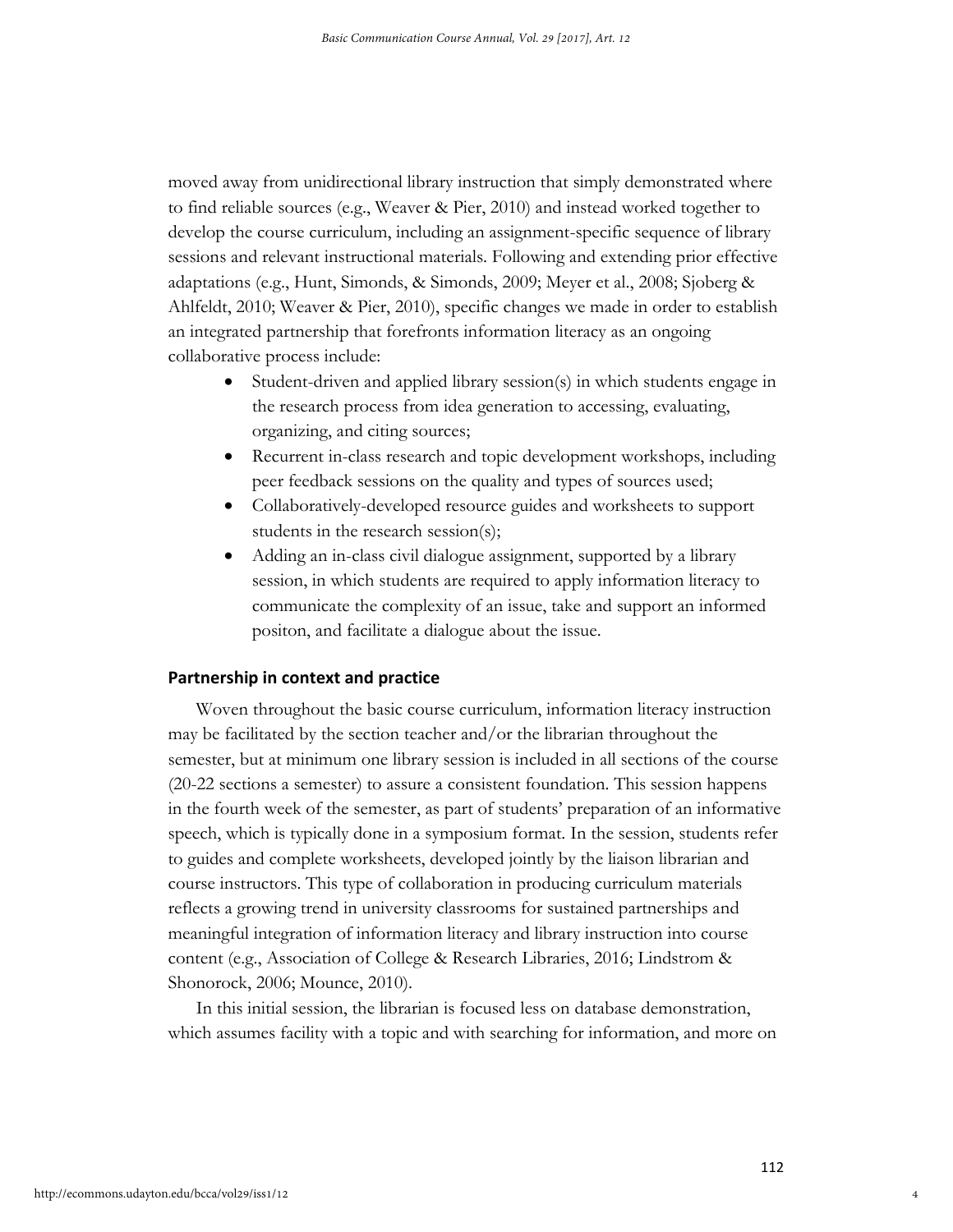helping students strengthen their capacity to think through and engage in the research process from multiple angles and perspectives. Students are encouraged to take common issues or experiences and position them as researchable questions for class speeches. This approach is transferable to information needs and research projects beyond the basic course. This focus was developed in direct response to findings from Project Information Literacy, in which 84% of undergraduate students shared that getting started on a research project was one of the most challenging aspects of the research process (Head & Eisenberg, 2010).

To demonstrate how topic selection and research can be grounded in students' everyday experiences, an example we use in this initial session is the topic of selfies. This topic resonates with many students given that more than half of young people in the "Millennial" age bracket have posted a selfie to a social media site (Taylor, 2014). Students are asked to consider how they would prepare an informative speech on the topic, and through (an often animated) discussion, they suggest a range of ideas, such as the historical development of self-portraits, the variety of devices people use, who is most likely to take and distribute photos of themselves, and where to find selfies on social media. We then discuss how to turn selfies into a persuasive speech topic, with positions ranging from whether or not selfies are an art form to whether or not selfies should be prohibited in certain places. This leads to a conversation on the kinds of questions various sources can answer (e.g., popular press coverage, journal articles, books) and a brief search of relevant library databases. Tapping into an entertaining, commonly understood practice provides a way for students to turn familiar ideas into compelling research topics.

In addition to topic selection, the class engages in an open discussion of credibility that touches on when and how Google, Wikipedia, and the library can aid the selection of sources. The conversation engages a critique of post-truth approaches to accessing and using sources by highlighting that while information is more accessible and abundant than ever, it is variable in quality. An active learning exercise reinforces this theme, in which students critique two web sources on a similar topic. In the course of this evaluation, the CRAAP test (Meriam Library, 2010) is introduced as a method of thinking critically about the evaluation and selection of sources. In discussing and critiquing existing sources, we also weave in the key topic (and learning goal) of ethical use of information. Students consider how the sources they are critiquing use and cite information, as well as how documenting one's research process translates into supporting ideas and appropriately crediting sources in their speeches. This information literacy approach to the integrated library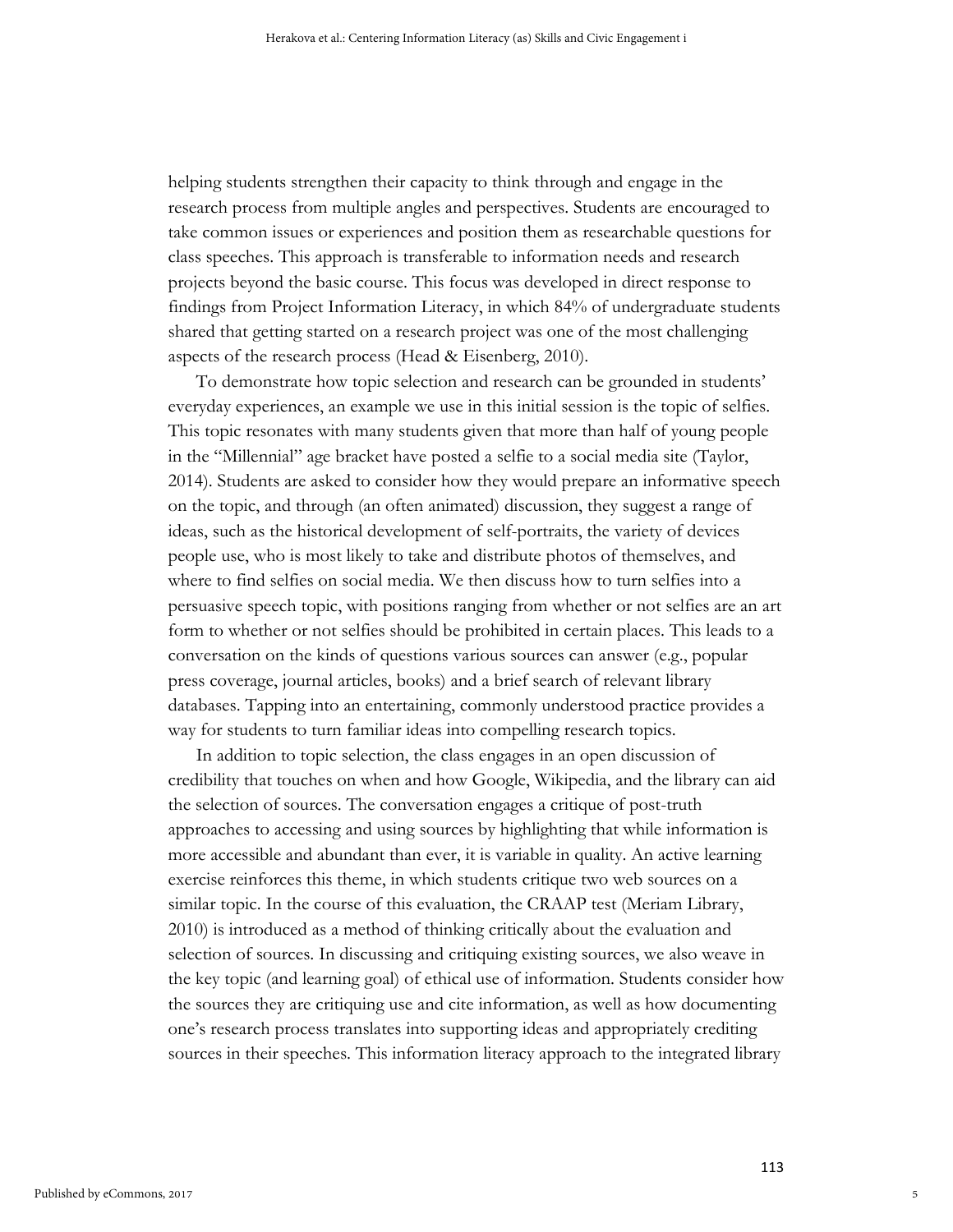session models topic selection, research, and speech development as interconnected and iterative parts of a process, rather than idiosyncratic tasks.

Following the initial library session and the informative speech presentations is a newly-developed civil dialogues assignment. This addition to the curriculum is supported by another library session that is organized as a research workshop. The civil dialogues assignment asks teams of students to participate in three researchintensive activities:

- Students prepare and present case briefs on contentious, communityrelevant topics (e.g., ballot measures in election years). The informative case briefs aim to encompass the complexity of an issue and incorporate different perspectives on that issue.
- Following the case brief presentations, students write position paragraphs for each case, in which they declare and describe their informed and researched position on each case.
- Dialogue groups are formed, so that a range of positions is present in each group. The teams then facilitate in-class civil dialogues about the issues on which they presented the case briefs. Writing the position paragraphs and further researching their positions prepare students to participate in the dialogues in an informed manner.

Engaging and furthering information literacy is key to the civil dialogues assignment – from deciding on and researching an issue, through critique of information and messages, to the ethical participation in learning communities (i.e., examples of information literate habits, as described in Association of College and Research Libraries (2015). To this end, the second library session provides students with opportunities to apply, assess, and develop their information literacy skills and dispositions. In a workshop format, the librarian and the instructor work with the teams to brainstorm topics and possible sources that encompass a variety of positions on the issue of interest. By working alongside students to consider possible approaches to taking informed positions, this session builds on the first in reinforcing student agency in the selection, critique, and organization of sources and information. Furthermore, the repeated work on teams (consisting of students, the instructor, and the librarian) models knowledge production and civic participation as collaborative and relational, expanding a performative understanding and practice of communication beyond a transmission view.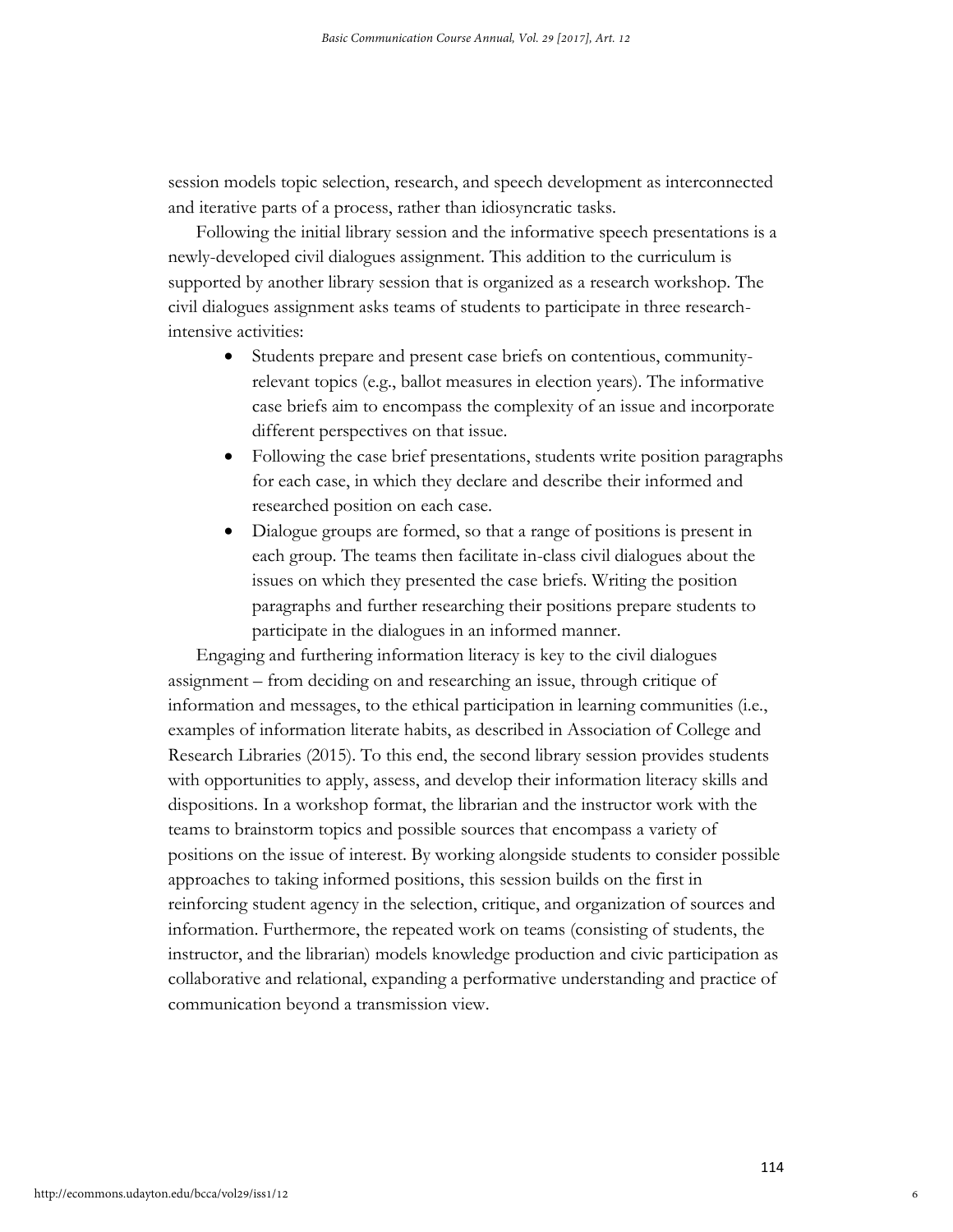#### **Conclusion**

Through a process-centered, integrated approach to developing (critical) information literacy, our course-library partnership aims to strengthen both abilities in accessing and evaluating information and confidence in self-directed, yet collaborative, learning and knowledge production. This, we believe, is a hopeful approach to centering civic engagement, critical thinking, and creativity in education, as has been called for in the fields of both communication (Blair, 2015) and library science (Association of College and Research Libraries, 2016). This method of instruction also aims to resist the pitfalls of "post-truth" information gathering and to foster the critical consumption and use of information.

Yet, we feel limited by the lack of continuity across courses and semesters that would allow students to build on experiences and knowledge. We hope that the integrated course-library partnership we briefly describe here may serve both as a model and as a question mark, followed by an ellipsis… For instance, what could be the place of the basic course, as a general education requirement for many, in an integrated approach to (critical) information literacy education across the curriculum? … As we continue to consider how partnerships may best support the development of information literacy as an applied, relational, and critical practice, we urge basic course directors and instructors, librarians, and administrators to expand the meanings and practices of both integration and collaboration within their/our specific campus contexts.

#### **Author information**

Liliana Herakova (Ph.D., University of Massachusetts Amherst) is a Lecturer and Teaching Coordinator in the Department of Communication and Journalism at the University of Maine

Jennifer Bonnet is a Social Sciences and Humanities Librarian in the Fogler Library at the University of Maine.

Mark Congdon Jr. is a Ph.D. candidate in the Department of Communication and Journalism at the University of Maine.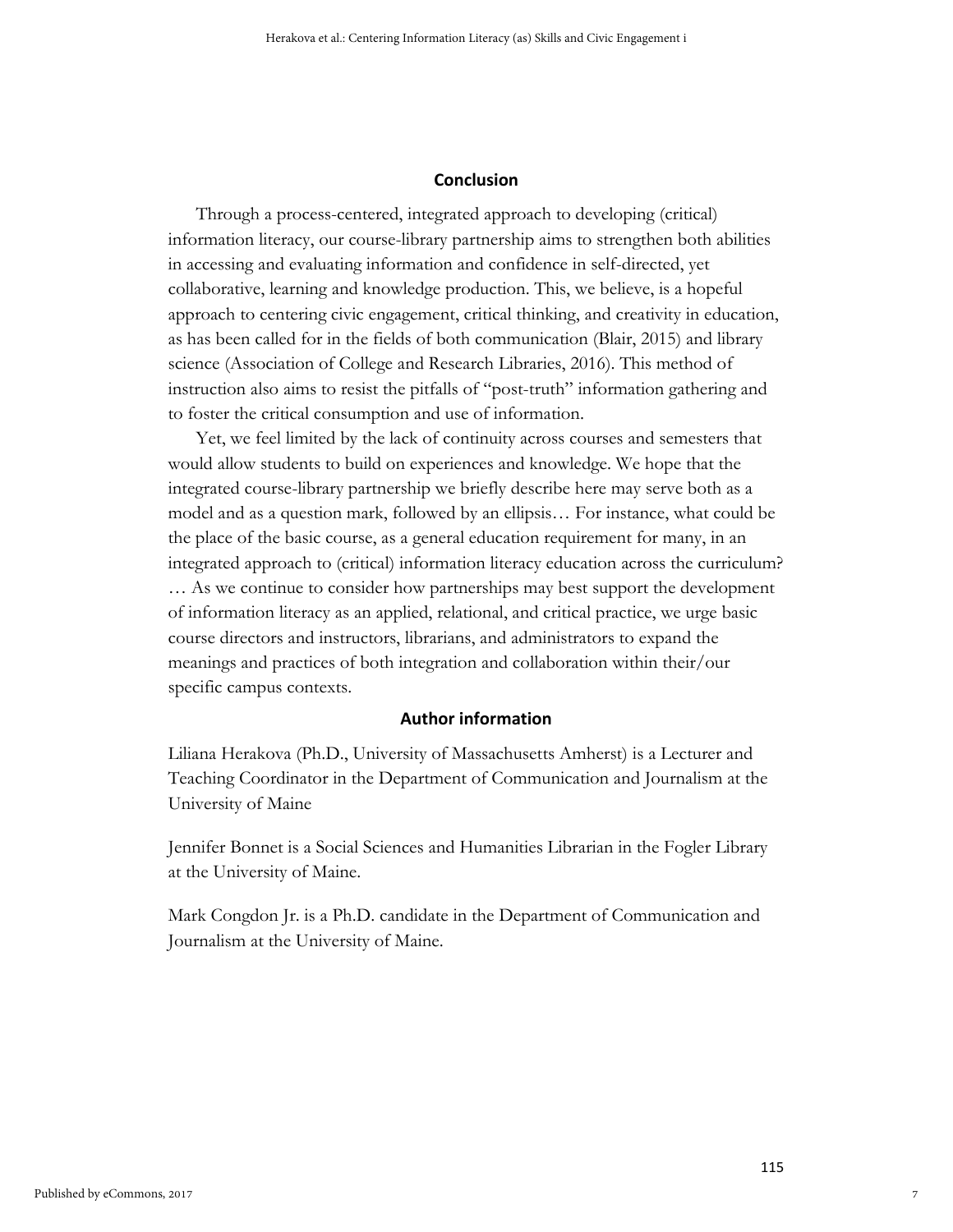#### **References**

Association of College and Research Libraries. (2016). *Information literacy best practices: Exemplary programs*. Retrieved from http://www.ala.org/acrl/aboutacrl/ directoryofleadership/sections/is/iswebsite/projpubs/bestpractices-exemplary

Association of College and Research Libraries. (2015). *Framework for information literacy for higher education.* Retrieved fro[m](http://www.ala.org/acrl/standards/ilframework) http://www.ala.org/acrl/standards/ ilframework

- Blair, C. (Ed.). (2015). NCA's learning outcomes in communication. *Spectra: The magazine of the National Communication Association*, *51*, 2-27.
- Donald, B. (2016). Stanford researchers find students have trouble judging the credibility of information online. Retrieved from https://ed.stanford.edu/news/stanford-researchers-find-students-have-troublejudging-credibility-information-online
- Fisher, M., Cox, J.W., & Herman, P. (2016). Pizzagate: From rumor, to hashtag, to gunfire in D.C. *Washington Post.* Retrieved from https://www.washingtonpost.com/local/pizzagate-from-rumor-to-hashtag-togunfire-in-dc/2016/12/06/4c7def50-bbd4-11e6-94ac-3d324840106c\_story.html?hpid=hp\_hp-top-table-main\_comet-reconstruct-852pm%3Ahomepage%2Fstory&utm\_term=.c70483821d9c
- Head, A. J., & Eisenberg, M. B. (2010). Truth be told: How college students evaluate and use information in the digital age. In *Project Information Literacy Progress Report*. Retrieved fro[m](http://projectinfolit.org/images/pdfs/pil_fall2010_survey_fullreport1.pdf) http://projectinfolit.org/images/pdfs/ pil\_fall2010\_survey\_fullreport1.pdf
- Hernandez, M., & Knight, L. A. (2010). Reinventing the box: Faculty-librarian collaborative efforts to foster service learning for political engagement. *Journal for Civic Commitment*, *16*, 1-15. Retrieved from http://ccncce.org/wpcontent/uploads/2014/06/16\_Bowen.pdf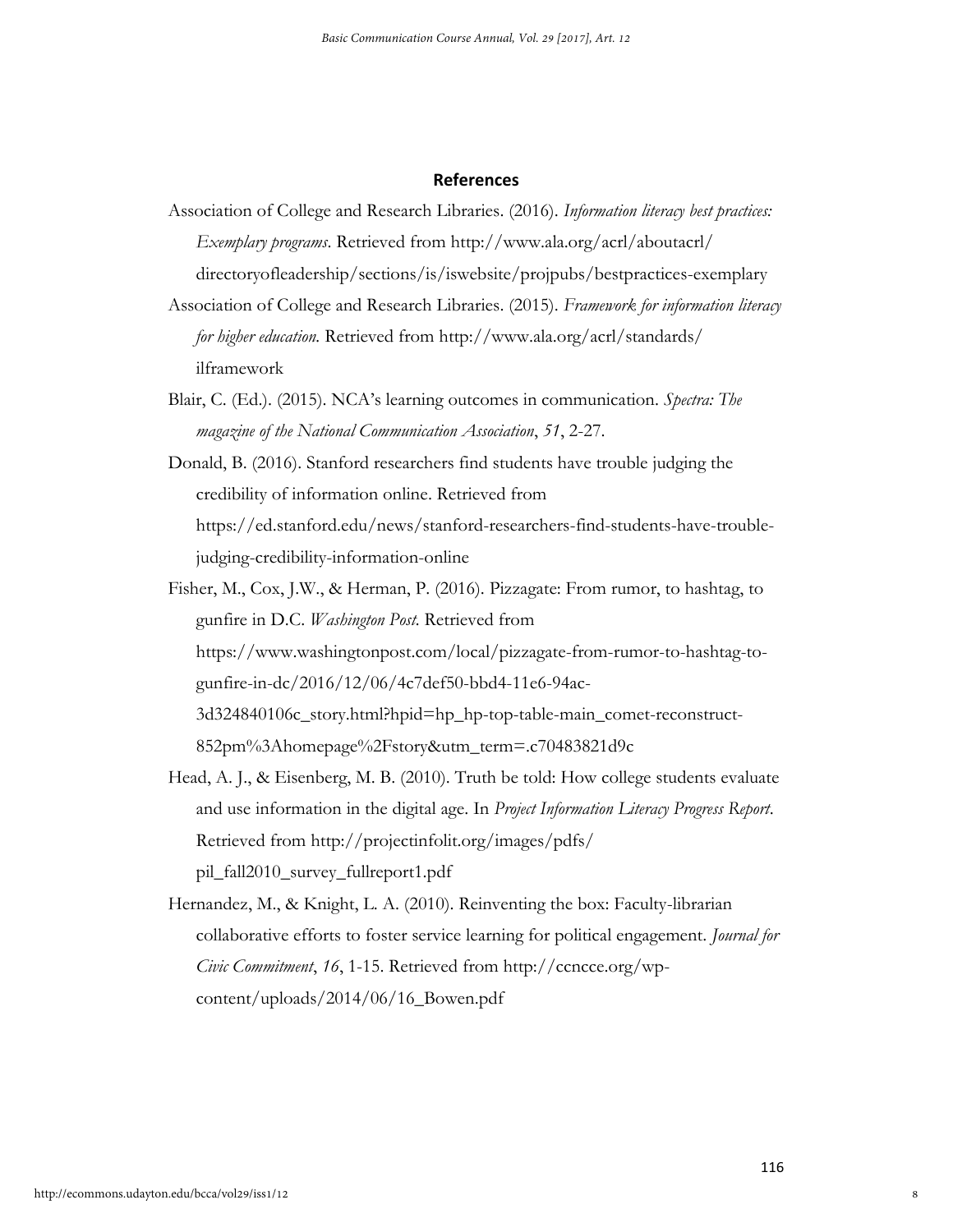- Higgins, K. (2016). Post-truth: a guide for the perplexed. *Nature*. Retrieved from http://www.nature.com/news/post-truth-a-guide-for-the-perplexed-1.21054
- Hunt, S. K., Simonds, C. J., Simonds, B. K. (2009). Uniquely qualified, distinctively competent: Delivering 21st century skills in the basic course. *Basic Communication Course Annual, 21*, 1–29.
- Jacobs, H. L., & Berg, S. (2011). Reconnecting information literacy policy with the core values of librarianship. *Library Trends*, *60*, 383-394. doi: 10.1353/lib.2011.0043
- Jacobson, T. E., & Mark, B. L. (2000). Separating wheat from chaff: Helping firstyear students become information savvy. *The Journal of General Education, 49*, 256– 278. doi: 10.1353/jge.2001.0025
- Kahl Jr., D. (2014). Basic course central student learning outcomes: Enhancing the traditional with the critical. *Basic Communication Course Annual, 26*, 34-43.
- Lindstrom, J., & Shonrock, D. D. (2006). Faculty-librarian collaboration to achieve integration of information literacy. *Reference & User Services Quarterly*, *46*, 18-23. doi: [10.5860/rusq.46n1.18](http://dx.doi.org/10.5860/rusq.46n1.18)
- Maughan, P. D. (2001). Assessing information literacy among undergraduates: A discussion of the literature and the University of California-Berkeley assessment experience. *College & Research Libraries*, *62*, 71-85. doi: 10.5860/crl.62.1.71
- Mazer, J. P., Hunt, S. K., & Kuznekoff, J. H. (2007). Revising general education: Assessing a critical thinking instructional model in the basic course. *The Journal of General Education, 56*, 173-199. doi: 10.1353/jge.0.0000
- Meriam Library, University of California-Chico. (2010). *Evaluating information: Applying the CRAAP test*. Retrieved from https://www.csuchico.edu/lins/handouts/ eval\_websites.pdf
- Meyer, K. R., Hunt, S. K., Hopper, K. M., Thakkar, K. V., Tsoubakopoulos, & Van Hoose, K. J. (2008). Assessing information literacy in the basic communication course. *Communication Teacher, 22*, 22-34. do[i:](http://dx.doi.org/10.1080/17404620801926925) [10.1080/17404620801926925](http://dx.doi.org/10.1080/17404620801926925)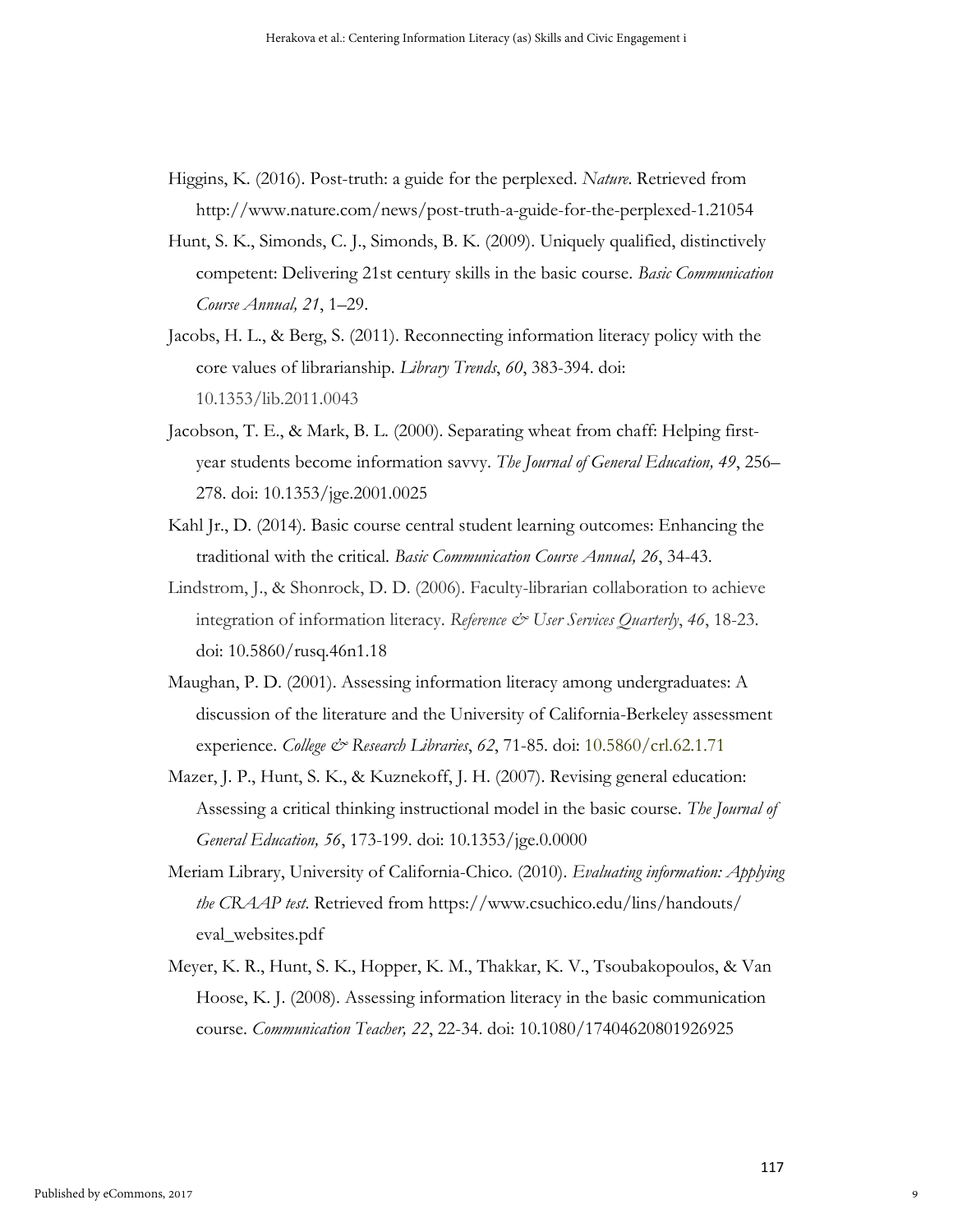- Mikkelson, D. (2016). We have a bad news problem, not a fake news problem. Retrieved from http://www.snopes.com/2016/11/17/we-have-a-bad-newsproblem-not-a-fake-news-problem
- Morreale, S.P., Myers, S.A., Backlund, P.M., & Simonds, C.J. Cheri J. (2016) Study IX of the basic communication course at two- and four-year U.S. Colleges and Universities: A re-examination of our discipline's "front porch", *Communication Education*, 65, 338-355. doi: 10.1080/03634523.2015.1073339
- Mounce, M. (2010). Working together: Academic librarians and faculty collaborating to improve students' information literacy skills: A literature review 2000–2009. *The Reference Librarian, 51*, 300-320. doi[:10.1080/02763877.2010.501420](http://dx.doi.org/10.1080/02763877.2010.501420)
- Oxford Dictionaries. (2016). Oxford dictionaries word of the year 2016 is… Retrieved from https://en.oxforddictionaries.com/word-of-the-year/word-ofthe-year-2016
- Riehle, C. F., & Weiner, S. A. (2013). High-impact educational practices: An exploration of the role of information literacy. *College & Undergraduate Libraries*, *20*, 127-143.
- Rockman, I. F. (2002). Strengthening connections between information literacy, general education, and assessment efforts. *Library Trends, 51,* 185–198. doi[:10.1080/10691316.2013.789658](http://dx.doi.org/10.1080/10691316.2013.789658)
- Rutenberg, J. (2016). Media's next challenge: Overcoming the threat of fake news. *New York Times*. Retrieved from http://www.nytimes.com/2016/11/07/business/media/medias-next-challengeovercoming-the-threat-of-fake-news.html
- Simmons, M. H. (2005). Librarians as disciplinary discourse mediators: Using genre theory to move toward critical information literacy. *portal: Libraries and the Academy*, 297-311. doi: 10.1353/pla.2005.0041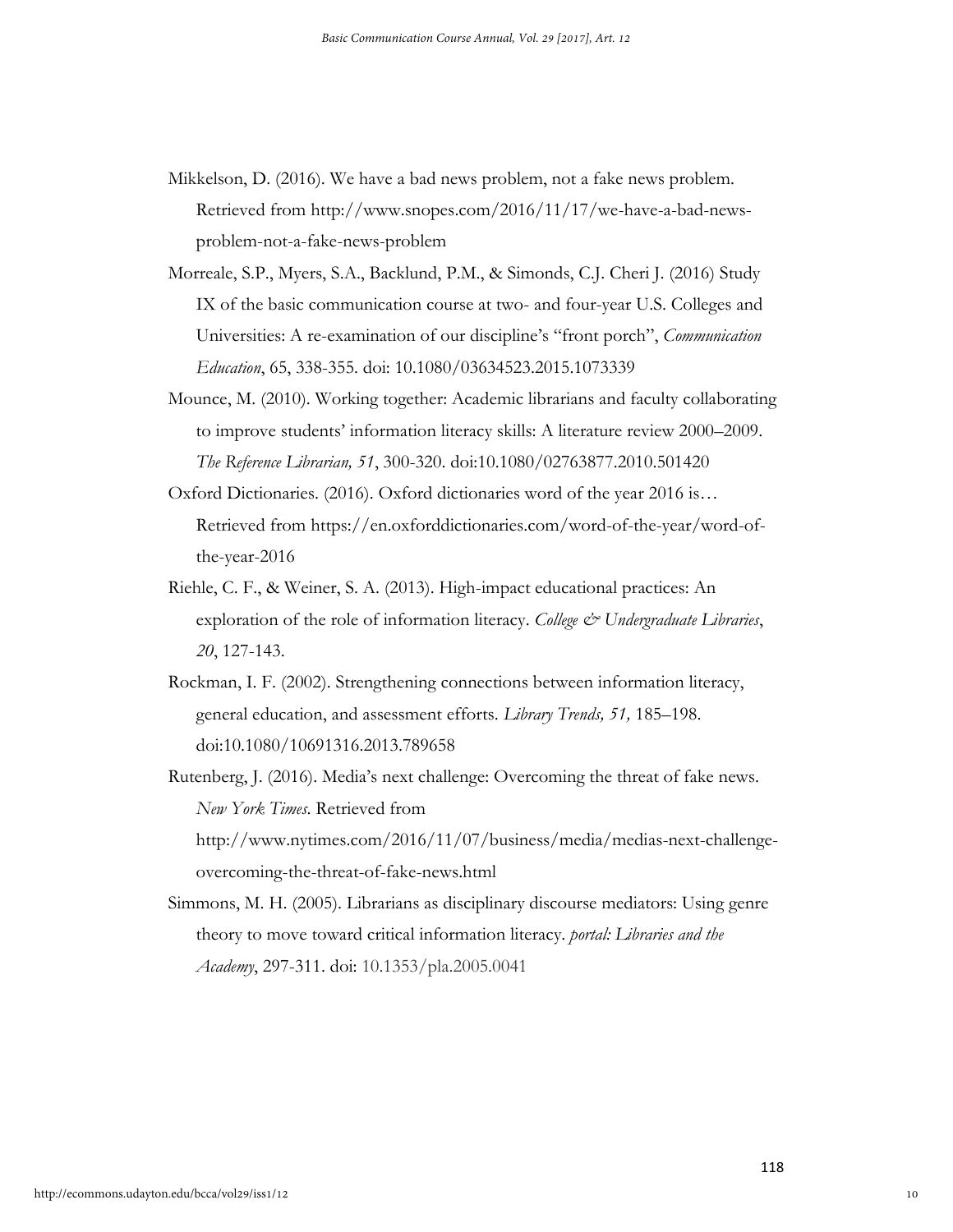- Sjoberg, L. M., & Ahlfeldt, S. L. (2010). Bridging the gap: Integrating information literacy into communication courses. *Communication Teacher, 24*, 131-135. doi[:10.1080/17404622.2010.489193](http://dx.doi.org/10.1080/17404622.2010.489193)
- Smith, L. (2013). Towards a model of critical information literacy instruction for the development of political agency. *Journal of Information Literacy*, *7*, 15-32. doi: 10.11645/7.2.1809
- Stanford History Education Group. (2016). Evaluating information: The cornerstone of civic online reasoning. Retrieved from https://sheg.stanford.edu/upload/V3LessonPlans/Executive%20Summary%20 11.21.16.pdf
- Tavernise, S. (2016). As fake news spreads lies, more readers shrug at the truth. *New York Times*. Retrieved from http://www.nytimes.com/2016/12/06/us/fakenews-partisan-republican-democrat.html?\_r=2
- Taylor, P. (2013). More than half of Millennials have shared a 'selfie.' Retrieved from http://www.pewresearch.org/fact-tank/2014/03/04/more-than-half-ofmillennials-have-shared-a-selfie
- Valenzano III, J., Wallace, S. P., & Morreale, S. (2014). Consistency and change: The(r)evolution of the basic communication course. *Communication Education, 63*, 355-365. doi: 10.1080/03634523.2014.911928
- Weaver, K. D., & Pier, P. M. (2010). Embedded information literacy in the basic oral communication course: From conception through assessment. *Public Services Quarterly, 6*, 259-270. doi: [10.1080/15228959.2010.497455](http://dx.doi.org/10.1080/15228959.2010.497455)
- Weetman DaCosta, J. (2010). Is there an information literacy skills gap to be bridged? An examination of faculty perceptions and activities related to information literacy in the United States and England. *College and Research Libraries, 71*, 203-222. doi: 10.5860/0710203
- Wineburg, S. & McGrew, S. Why students can't Google their way to the truth: Factcheckers and students approach websites differently. Retrieved from